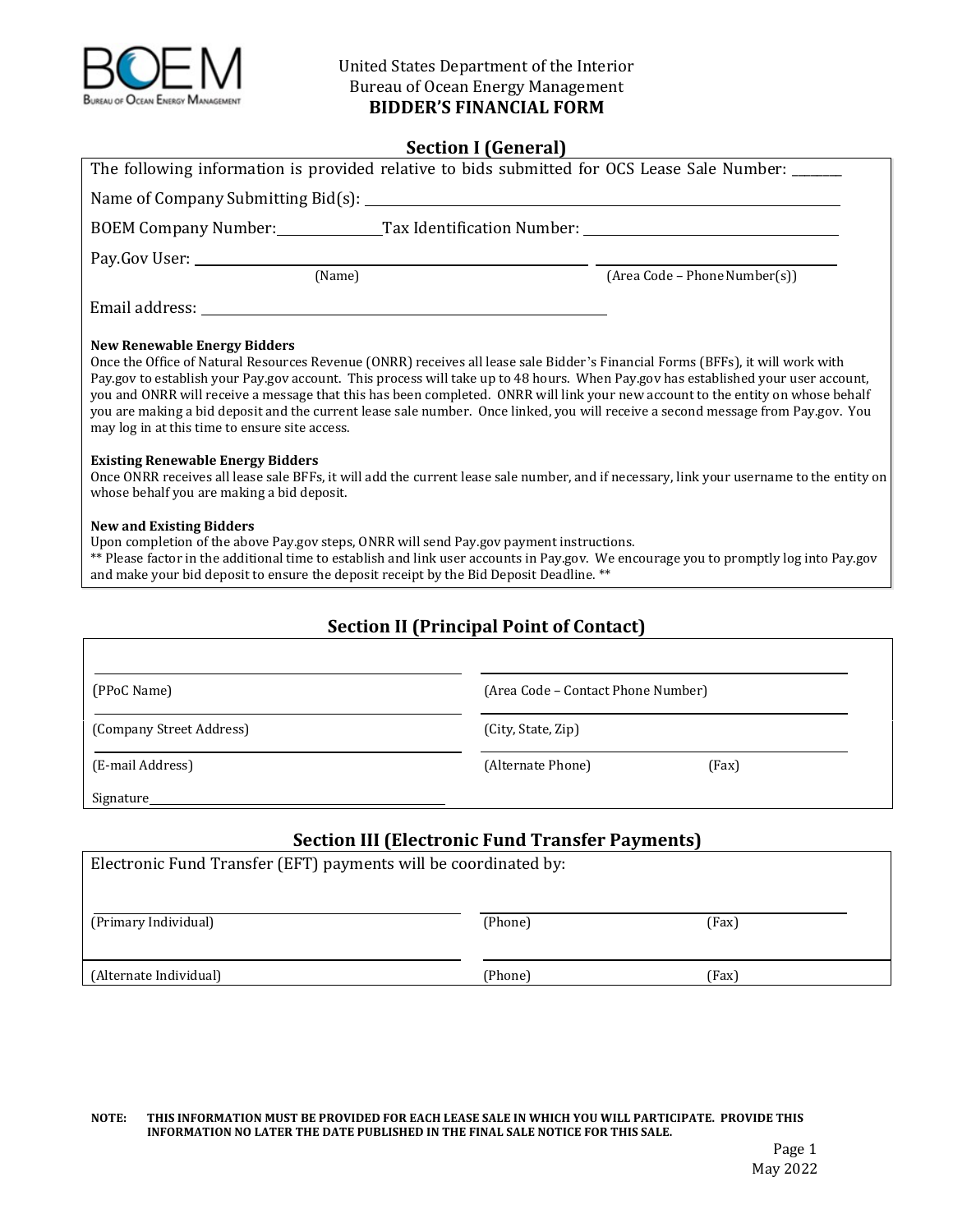# **Section IV (Automated Clearing House Refunds)**

| Automated Clearing House (ACH) refunds will be made to (Please do not use Fedwire Information for<br>Refunds): |                                                                      |
|----------------------------------------------------------------------------------------------------------------|----------------------------------------------------------------------|
| (Name of Receiving Financial Organization)                                                                     | (Recipient Account Number at Receiving Financial Organization)       |
| (City and State of Receiving Financial Organization)                                                           | (Recipient Name in which Account is Maintained)                      |
| (Nine-digit American Bankers Association Routing Number)                                                       |                                                                      |
|                                                                                                                | Note: The receiving financial organization must be a US Corporation. |

### **Section V (Individuals Authorized to Bid)**

The following individuals will be the only people authorized to bid on behalf of the company identified in section I. Up to three individuals may be nominated by the company.

| (Authorized Individual 1 Name) | (Area Code – Contact Phone Number(s)) |
|--------------------------------|---------------------------------------|
| (Company Street Address)       | (City, State, Zip)                    |
| (E-mail Address)               | $(Fax \#)$                            |
| Signature                      |                                       |

| (Authorized Individual 2 Name) | (Area Code - Phone Number(s)) |
|--------------------------------|-------------------------------|
| (Company Street Address)       | (City, State, Zip)            |
| (E-mail Address)               | $(Fax \#)$                    |
| Signature                      |                               |

| (Authorized Individual 3 Name) | (Area Code – Phone Number(s)) |
|--------------------------------|-------------------------------|
| (Company Street Address)       | (City, State, Zip)            |
| (E-mail Address)               | $(Fax \#)$                    |
| Signature                      |                               |

#### NOTE: THIS INFORMATION MUST BE PROVIDED FOR EACH LEASE SALE IN WHICH YOU WILL PARTICIPATE. PROVIDE THIS  **INFORMATION NO LATER THE DATE PUBLISHED IN THE FINAL SALE NOTICE FOR THIS SALE.**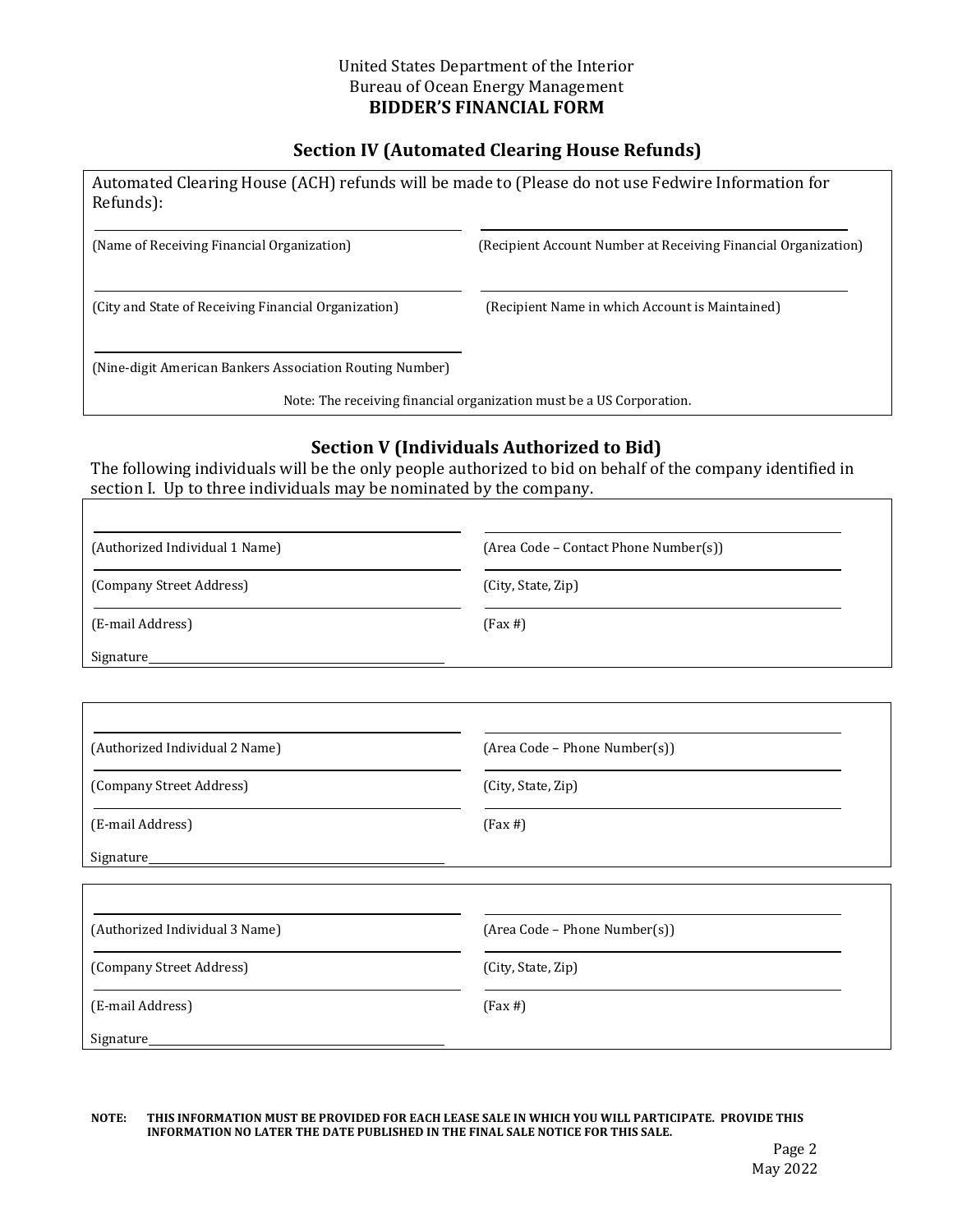# **Section VI (Affiliated Entities)**

The following qualified bidders listed in the final sale notice for this lease sale are affiliated with the company identified in section I.

 $\mathcal{L}_\mathcal{L} = \{ \mathcal{L}_\mathcal{L} = \{ \mathcal{L}_\mathcal{L} = \{ \mathcal{L}_\mathcal{L} = \{ \mathcal{L}_\mathcal{L} = \{ \mathcal{L}_\mathcal{L} = \{ \mathcal{L}_\mathcal{L} = \{ \mathcal{L}_\mathcal{L} = \{ \mathcal{L}_\mathcal{L} = \{ \mathcal{L}_\mathcal{L} = \{ \mathcal{L}_\mathcal{L} = \{ \mathcal{L}_\mathcal{L} = \{ \mathcal{L}_\mathcal{L} = \{ \mathcal{L}_\mathcal{L} = \{ \mathcal{L}_\mathcal{$ 

 $\mathcal{L}_\mathcal{L} = \{ \mathcal{L}_\mathcal{L} = \{ \mathcal{L}_\mathcal{L} = \{ \mathcal{L}_\mathcal{L} = \{ \mathcal{L}_\mathcal{L} = \{ \mathcal{L}_\mathcal{L} = \{ \mathcal{L}_\mathcal{L} = \{ \mathcal{L}_\mathcal{L} = \{ \mathcal{L}_\mathcal{L} = \{ \mathcal{L}_\mathcal{L} = \{ \mathcal{L}_\mathcal{L} = \{ \mathcal{L}_\mathcal{L} = \{ \mathcal{L}_\mathcal{L} = \{ \mathcal{L}_\mathcal{L} = \{ \mathcal{L}_\mathcal{$ 

\_\_\_\_\_\_\_\_\_\_\_\_\_\_\_\_\_\_\_\_\_\_\_\_\_\_\_\_\_\_\_\_\_\_\_\_\_\_\_\_\_\_\_ \_\_\_\_\_\_\_\_\_\_\_\_\_\_\_\_\_\_\_\_\_\_\_\_\_\_\_\_\_\_\_\_\_\_\_\_\_\_\_\_\_\_\_

# **Section VII (Region Selection)**

 The following information is provided relative to bids submitted for OCS Lease Sale Number PACW-1 which will comprise two (2) Regions in California:

- North Coast Region Leases OCS-P 0561 (Humboldt NE) and OCS-P 0562 (Humboldt SW)
- Central Coast Region Leases OCS-P 0563 (Morro Bay NW), OCS-P 0564 (Morro Bay C), and OCS-P 0565 (Morro Bay E)

 \_\_\_\_\_\_ I wish to qualify to bid on leases in the **North Coast Region** of this OCS Lease Sale in California.

 \_\_\_\_\_\_ I wish to qualify to bid on leases in the **Central Coast Region** of this OCS Lease Sale in California.

I agree to meet all requirements for each Region selected above for my bidding credit selections in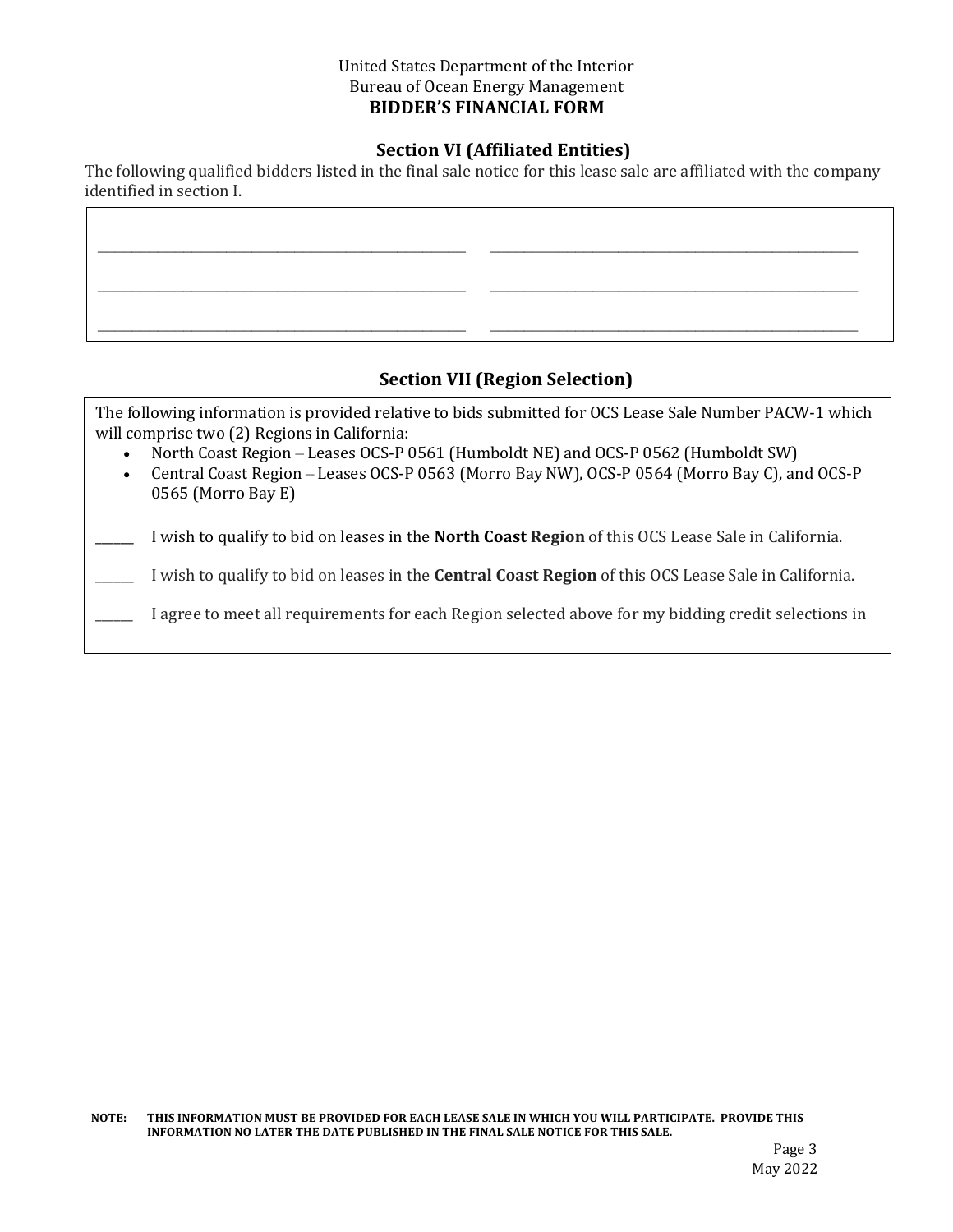# **Section VII (Certification)**

- 1. I,  $\frac{1}{2}$  , certify that the company identified in section I did not and will not engage in anticompetitive bidding behavior in violation of Federal law, BOEM's regulations, or auction procedures.
- good faith effort to win a lease to engage in the development of renewable energy resources. 2. I further certify that the participation of the company identified in section I in this auction process is a
- 3. I, as an authorized representative of the company identified in section I, certify to the truth and accuracy of the statements and information provided in sections I through VI of this form.
- 4. I acknowledge that, with regard to the computer system supporting the auction, unauthorized user attempts to (a) access, upload, change, delete or deface information on this system, (2) modify this system, (3) deny access to this system, or (4) otherwise misuse this system are strictly prohibited and may result in criminal and civil penalties.

\_\_\_\_\_\_\_\_\_\_\_\_\_\_\_\_\_\_\_\_\_\_\_\_\_\_\_\_\_\_\_\_\_\_\_\_\_\_\_\_\_\_\_\_\_\_\_\_\_\_\_\_\_\_\_\_\_\_\_\_\_ \_\_\_\_\_\_\_\_\_\_\_\_\_\_\_\_\_\_\_\_\_\_\_\_\_\_\_\_\_

(Signature of Authorized Officer) Date

\_\_\_\_\_\_\_\_\_\_\_\_\_\_\_\_\_\_\_\_\_\_\_\_\_\_\_\_\_\_\_\_\_\_\_\_\_\_\_\_\_\_\_\_\_\_\_\_\_\_\_\_\_\_\_\_\_\_\_\_\_

\_\_\_\_\_\_\_\_\_\_\_\_\_\_\_\_\_\_\_\_\_\_\_\_\_\_\_\_\_\_\_\_\_\_\_\_\_\_\_\_\_\_\_\_\_\_\_\_\_\_\_\_\_\_\_\_\_\_\_\_\_

(Name)

(Title)

NOTE: THIS INFORMATION MUST BE PROVIDED FOR EACH LEASE SALE IN WHICH YOU WILL PARTICIPATE. PROVIDE THIS  **INFORMATION NO LATER THE DATE PUBLISHED IN THE FINAL SALE NOTICE FOR THIS SALE.**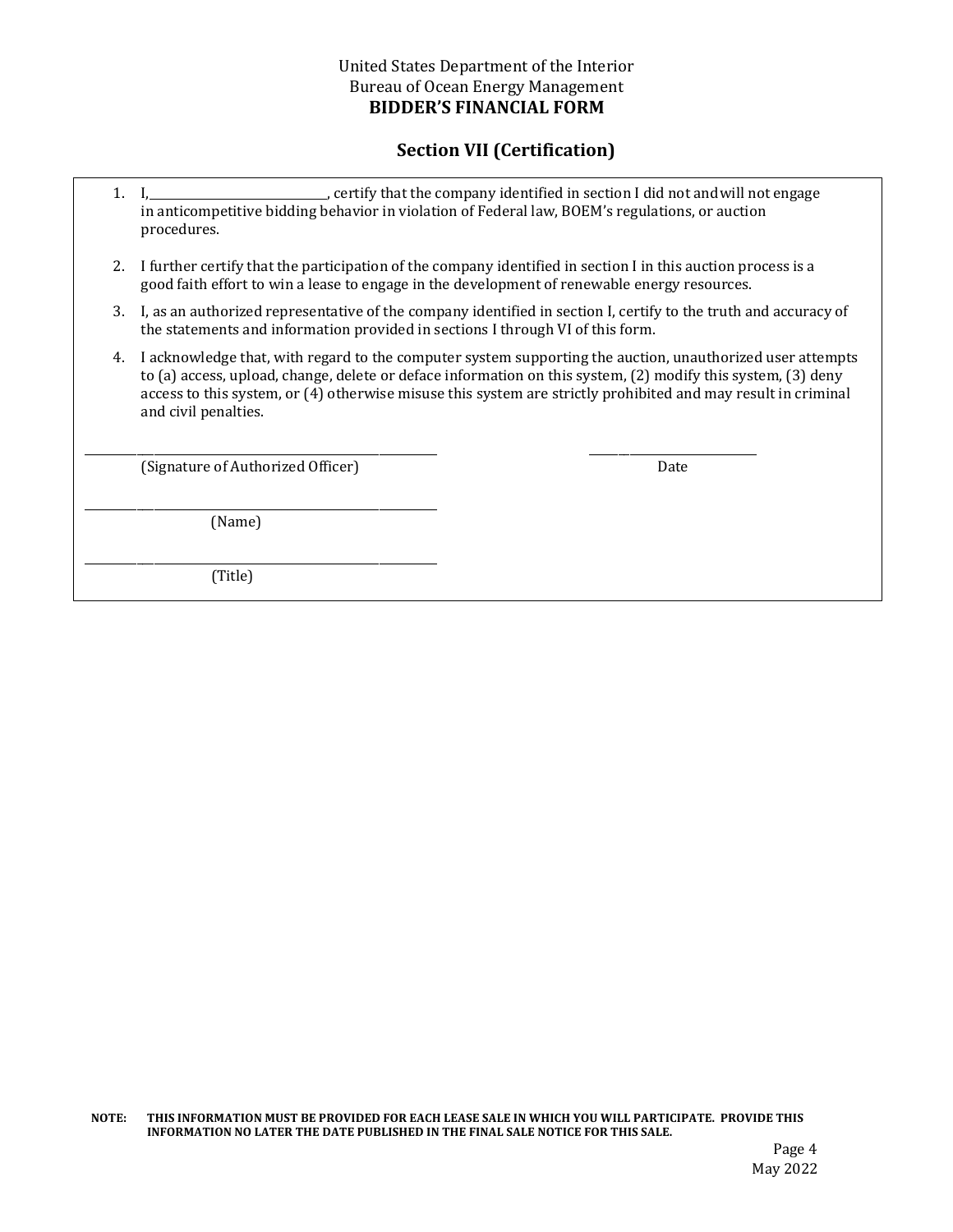# **Section VIII (Bidding Credits)**

- found in the document entitled, *Bidding Credit – Requirements and Restrictions*, which is an addendum to Yes, I will meet the requirements for a 20 percent bidding credit for committing funds to support workforce training programs for the offshore wind industry, development of a U.S. domestic supply chain for the offshore wind energy industry, or both. My funds commitment will equal 80 percent of the bidding credit value if I am the winning bidder for a lease. Additional information and guidance can be this form.
- guidance can be found in the document entitled, *Bidding Credit – Requirements and Restrictions*, which is Yes, I will meet the requirements for a 2.5 percent bidding credit for entering into a Lease Area Use Community Benefit Agreement (CBA) with a community or stakeholder group whose use of the geographic space of the Lease Area, or whose use of resources harvested from that geographic space, is directly impacted by the Lessee's potential offshore wind development. Additional information and an addendum to this form.
- I have executed a qualifying Lease Area Use CBA. I have attached the CBA to meet the requirement to earn the 2.5 percent bidding credit with this form.
- I have agreed to meet the requirements for at least one of the above bidding credits. I have attached my conceptual strategy(ies) (or qualifying Lease Area Use CBA if applicable) to meet the requirements to earn the bidding credit(s) with this form. Should I qualify for each bidding credit I have indicated, my

component of my high bid. BOEM will confirm my bidding credit eligibility prior to the Mock Auction.

No, I do not wish to commit to (1) funding workforce training or supply chain development in return for a 20 percent bidding credit or (2) entering into a CBA with a community or stakeholder group whose use of the geographic space of the Lease Area, or whose use of resources harvested from that geographic space, is directly impacted by the Lessee's potential offshore wind development for a 2.5 percent bidding credit.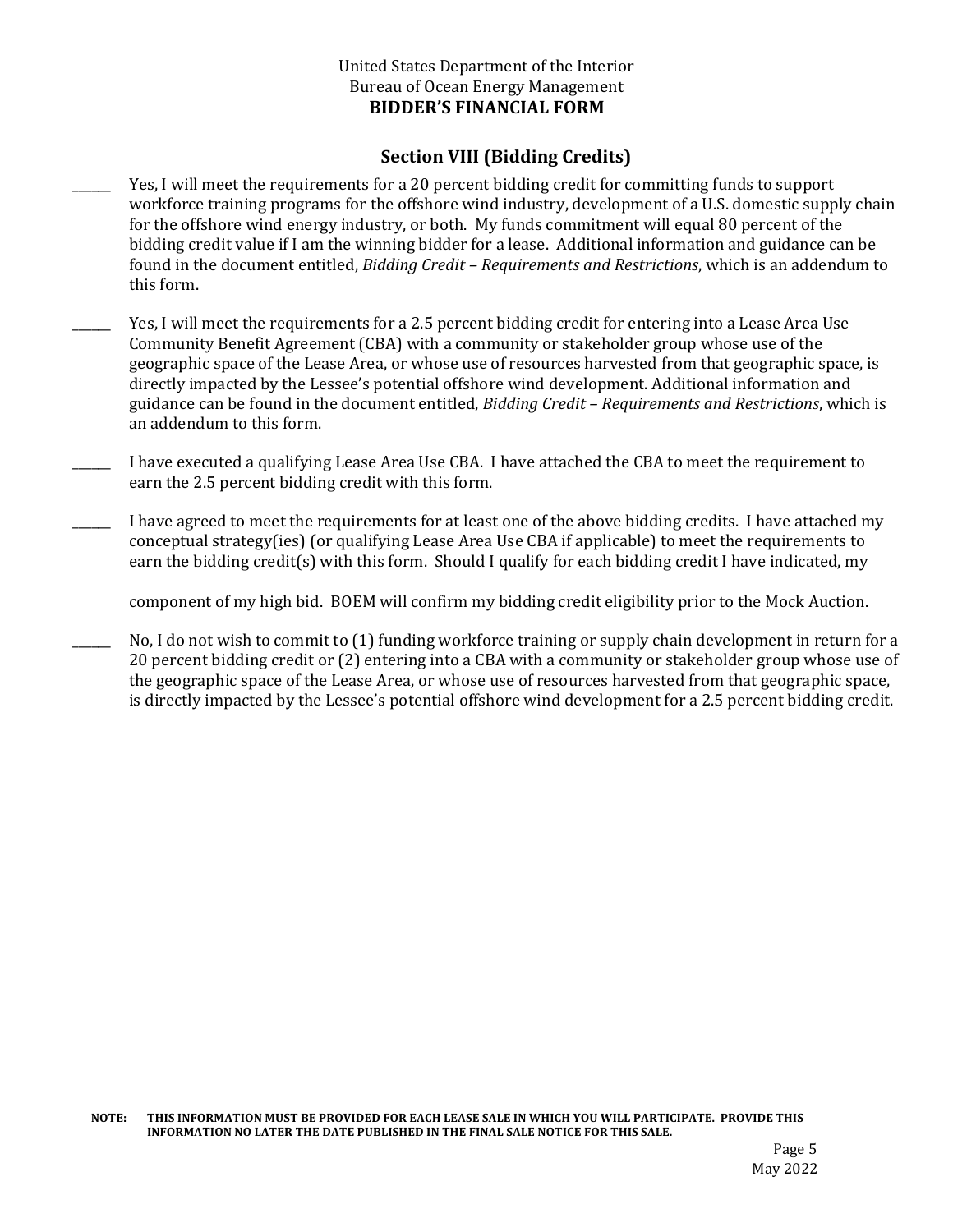# **Instructions to Bidders for Bidder's Financial Form the**

*The instructions below detail how to complete the Bidder's Financial Form. For ease of reference, each data item is entitled exactly as it appears on the form.* 

# **Section I (General)**

- Enter the **OCS Lease Sale Number** a new "Bidder's Financial Form" will be required for each sale
- **Name of Company Submitting Bid** should be the same name as listed on the qualification package with BOEM
- **BOEM Company Number** the qualification number issued by BOEM
- **Tax Identification Number**  your company's TIN #
- **Pay.Gov User** is the individual who will be leaving a bid deposit on behalf of the company. This user will be registered with pay.gov to give them access to place a bid deposit in a renewable energy lease sale. This **Phone Number** and **E-mail Address** will be used to contact the individual when they are established in pay.gov and to give additional instructions on how to setup a pay.gov account. *This is a private form on pay.gov and only individuals who have been properly set up and linked to a company can access this page and submit a bid deposit on behalf of a company.* If you already have a pay.gov account active under the email address provided, BOEM will link that address to your pay.gov account shortly after receiving and processing this form.

# **Section II (Principal Point of Contact)**

BOEM will send Bidder Authentication materials separately for security reasons. BOEM will send one package to the Principal Point of Contact, and the other will be sent directly to each authorized user at the email addresses provided in Section V. The auction system will require software tokens for two-factor authentication. To set up the tokens, authorized individuals will need to download an app onto their smartphone or tablet with a recent operating system. One of the emails sent to authorized individuals will contain instructions for installing the app and the credentials needed to activate the software token. A short telephone conversation with the auction contractor may also be needed to use the credentials. The login information, along with the tokens, will be tested during the mock auction, and during an optional connectivity test prior to the mock auction. If an eligible bidder fails to submit a bid deposit or does not participate in the auction, BOEM will de-activate that bidder's tokens and login information.

If you need to verify this information, you may contact the BOEM Pacific Regional Office at [renewableenergypocs@boem.gov](mailto:renewableenergypocs@boem.gov). Packages to be sent will include: Bid Packages containing software bidding tokens, information on the auction system, and Lease Forms to be executed.

# **Section III (EFT Payments)**

**Primary Individual, Phone** and **Fax** number (including the area code) should be those of Page 6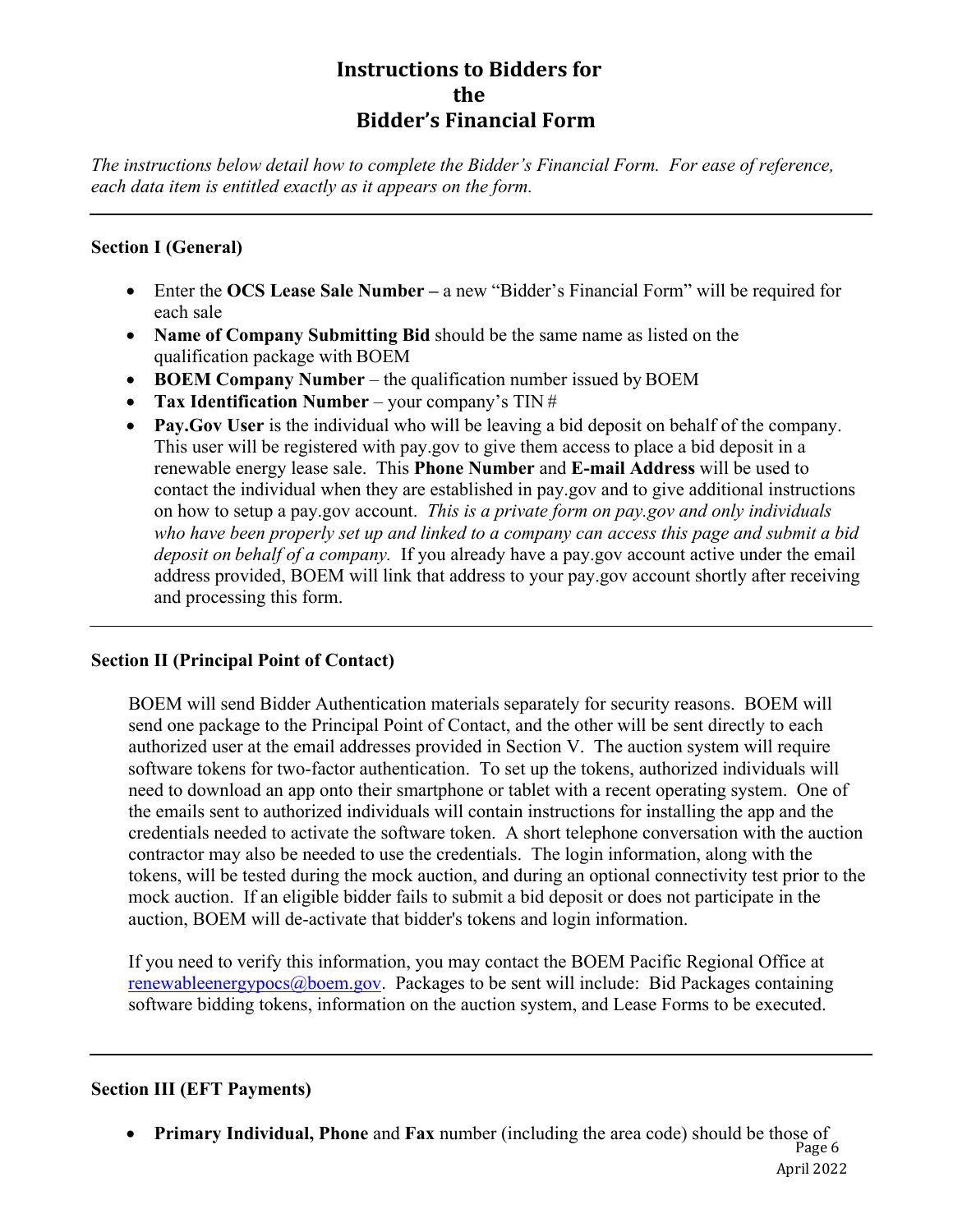your EFT coordinator. The BOEM or ONRR will contact this person to resolve any EFT problems.

Only one EFT coordinator and one alternate should be designated for bids made by several companies as joint bidders. *NOTE: EFT includes: ACH, Fedwire and Pay.Gov* 

#### **Section IV (ACH Refunds)**

Unless your bid deposit is applied to your winning bid, refunds will be transmitted using ACH according to the payment information provided in this section. BOEM will not return the bid deposit of a bidder who submits a winning bid but does not (or cannot) timely pay any balance due, establish financial assurance, and sign the lease copies.

- **Nine-digit American Bankers Association Routing Number** is the RTN number
- **Recipient Account Number at Receiving Financial Organization** is the DAN number

*NOTE: Be sure you provide ACH information and not Fedwire. If you are unclear on what this information is, you may verify this information with your bank. Refunds will not be issued through Pay.gov.* 

#### **Section V (Individuals Authorized to Bid)**

- **Individuals 1-3** will be the only individuals authorized to participate in the auction. At least one and up to three individuals may be specified. Be sure to complete **Street Address, City, State, Zip Code, E-mail Address Contact Phone Number(s), and Signature** for all specified individuals.
- The login credentials (userid, password, token ID) are assigned to these individuals and are not transferrable. The userid and password will be sent directly to the individuals, and the tokens will be sent separately to the principal point of contact for distribution.

All authorized individuals will receive a link to the "Auction Manual."

#### **Section VI (Affiliated Entities)**

"Affiliated entities" will be defined in the final sale notice for this lease sale. BOEM proposes the following definition of affiliated entities in the proposed sale notice: BOEM considers two entities to be affiliated if (a) one entity (or its parent or subsidiary) has or retains a right, title, or interest in the other entity (or its parent or subsidiary), including the ability to control or direct actions with respect to such entity, either directly or indirectly, individually or through any other party; or (b) the entities are both direct or indirect subsidiaries of the same parent company. Entities are also affiliated if ownership or common ownership of more than 50 percent of the voting securities, or instruments of ownership or other forms of ownership, of another person constitutes control. This definition is subject to change as a result of BOEM's review of comments.